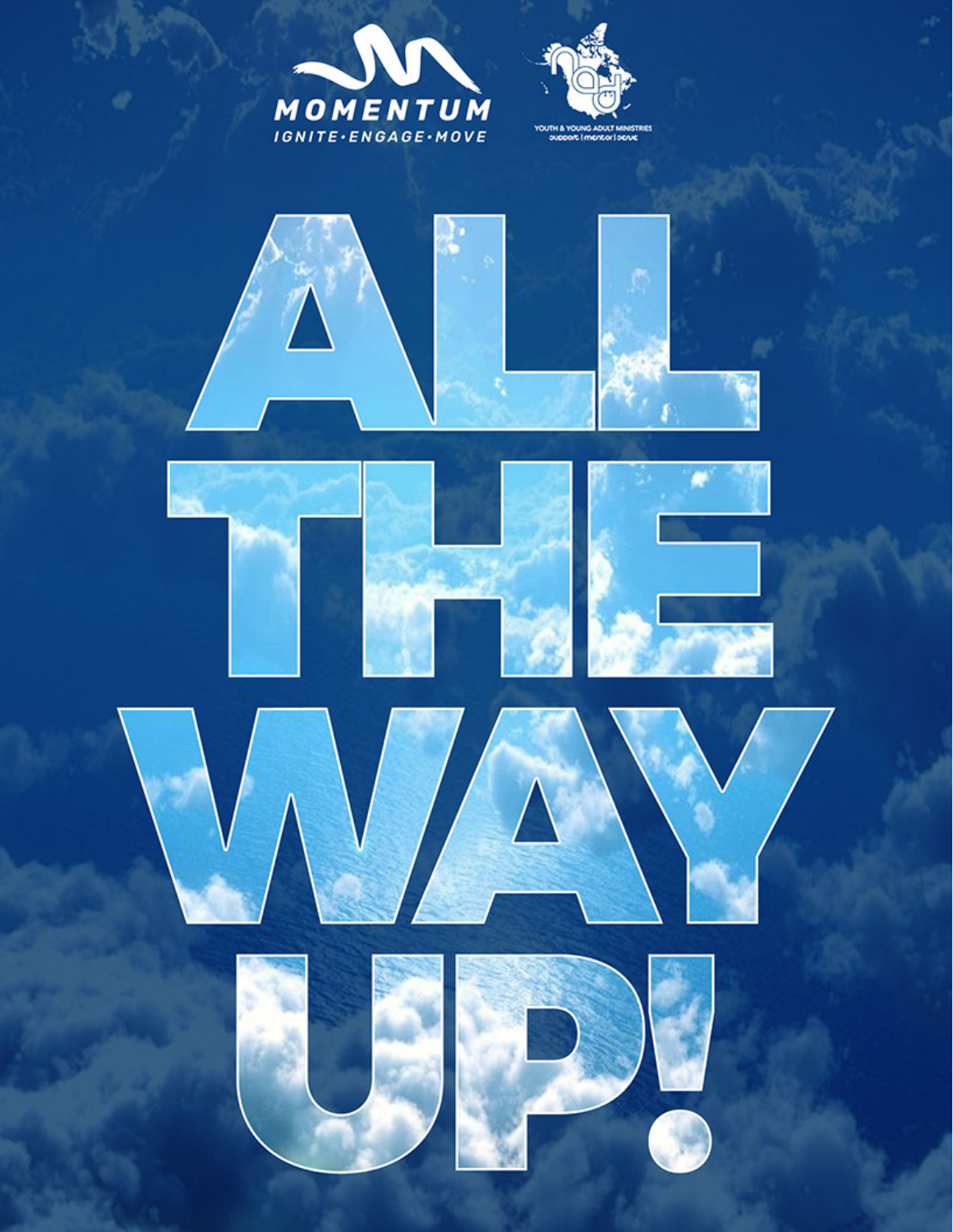Prepared by the North American Division Youth and Young Adult Ministries Department

Available from Advent*Source* 5120 Prescott Avenue Lincoln, NE 68506 www.adventsource.org 402.486.8800

© 2022 The North American Division Corporation of Seventh-day Adventists.

All rights reserved. No part of this publication may be reproduced, stored in a retrieval system, or transmitted, in any form or by any means, electronic, mechanical, photocopying, recording, or otherwise, without the prior written permission of the publisher.

Printed in the United States of America

ISBN# 978-1-62909-993-4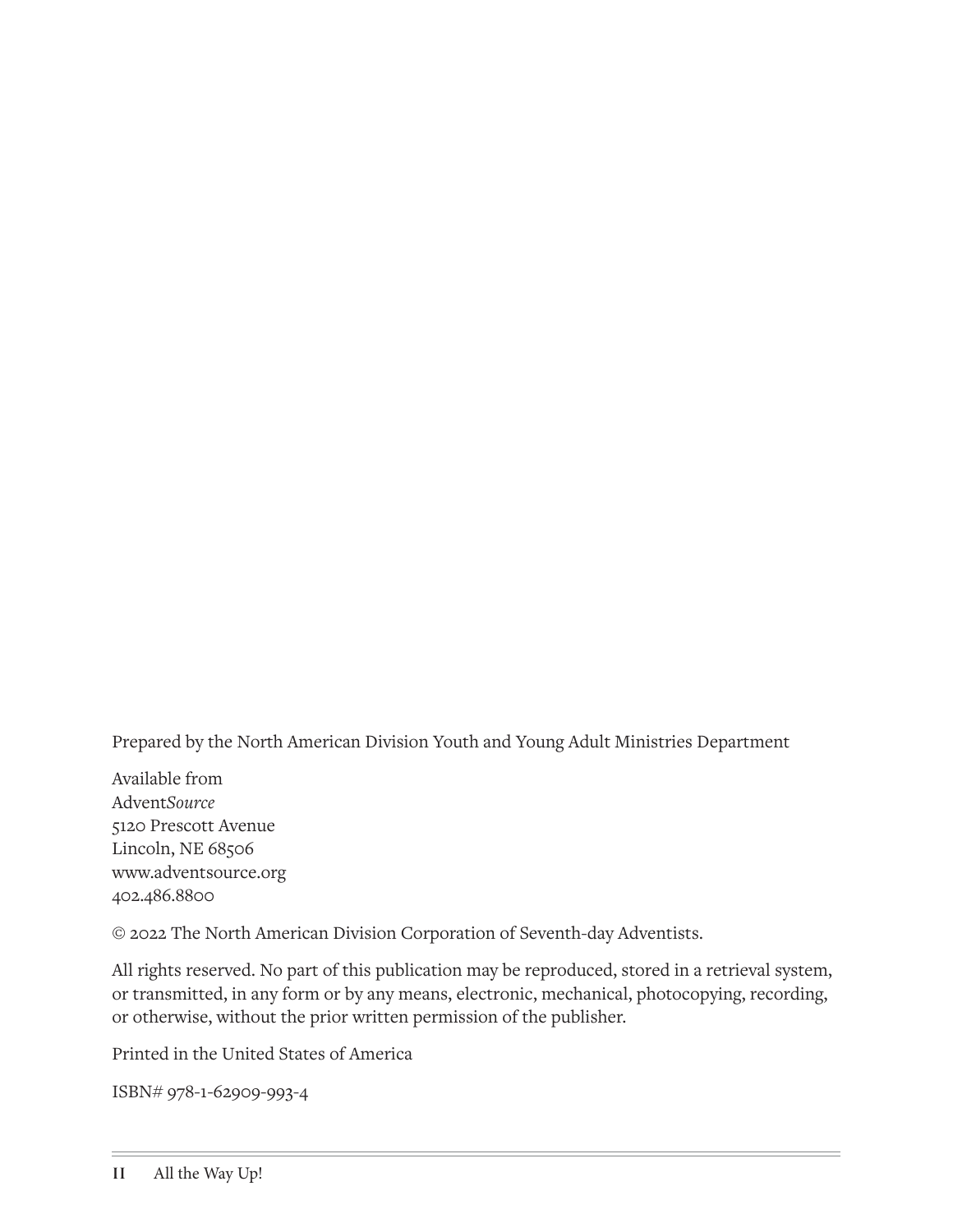Youth Week of Prayer is something that I have had the privilege of being involved with all my life, including as part of my pastoral ministry. It has been a wonderful experience that I cherish. I am excited that the ministry of Week of Prayers continues today.

The North American Division Youth Ministries Department is providing the sermons for March 13 - 19, 2022's Week of Prayer. Our theme is "All the Way Up". Our theme verse is Colossians 3:2; "Let heaven fill your thoughts; don't spend your time worrying about things down here."

The sermon series is set up so that each youth department/youth director of the local church can access the sermons, share them with the young people who sign up to preach each night of the week.

Additionally, we are asking that pictures of the young people preaching the messages be taken and posted on our NAD Youth Ministries Facebook page giving a description of the worship service and the person(s) who shared the messages. An outline of the service in-person or virtually might look like this:

| Praise & Worship                               |
|------------------------------------------------|
| Welcome                                        |
| <b>Opening Prayer</b>                          |
| Opening Activity (youthsabbathschoolideas.org) |
| Bumper Video (youthsabbathschoolideas.org)     |
| Introduction of Speaker                        |
| Special Music                                  |
| Sermon                                         |
| Closing Prayer and Remarks                     |
|                                                |

Please note this is simply a suggestion. The order of the worship experience is left to the local church to organize.

Lastly, we are asking that a group photo be taken at the end of the week commemorating the Youth Week of Prayer. Again, I am excited that this year the Week of Prayer will be hosted by local churches March 13-19, 2022. If you are unable to host the services during that time, please choose a time with the support of your pastor that is most convenient for your local church. Let's prepare to "All The Way Up" in Jesus Christ!

Pastor Vandeon D. Griffin Associate Youth Director North American Division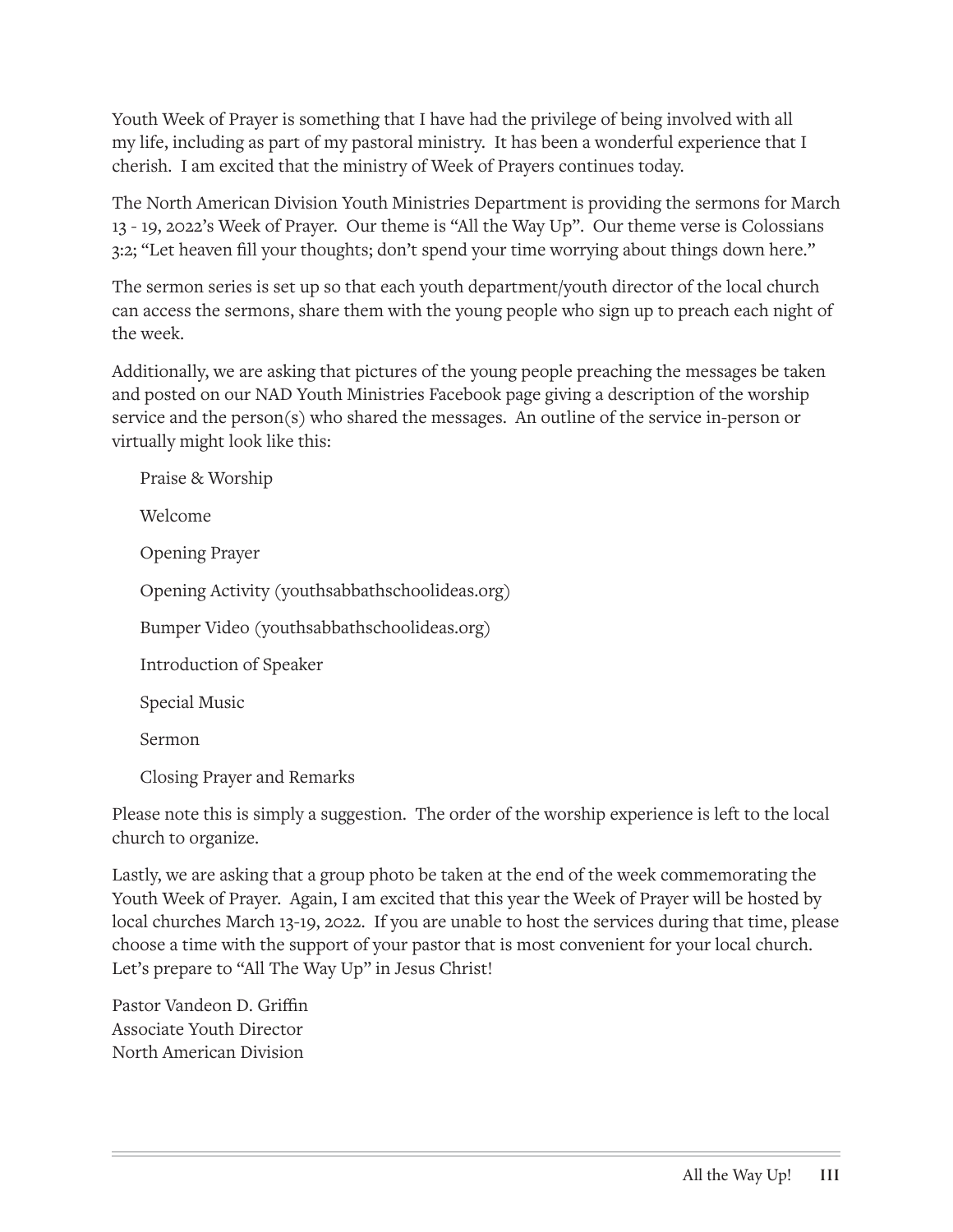# **Table of Contents**

 $\equiv$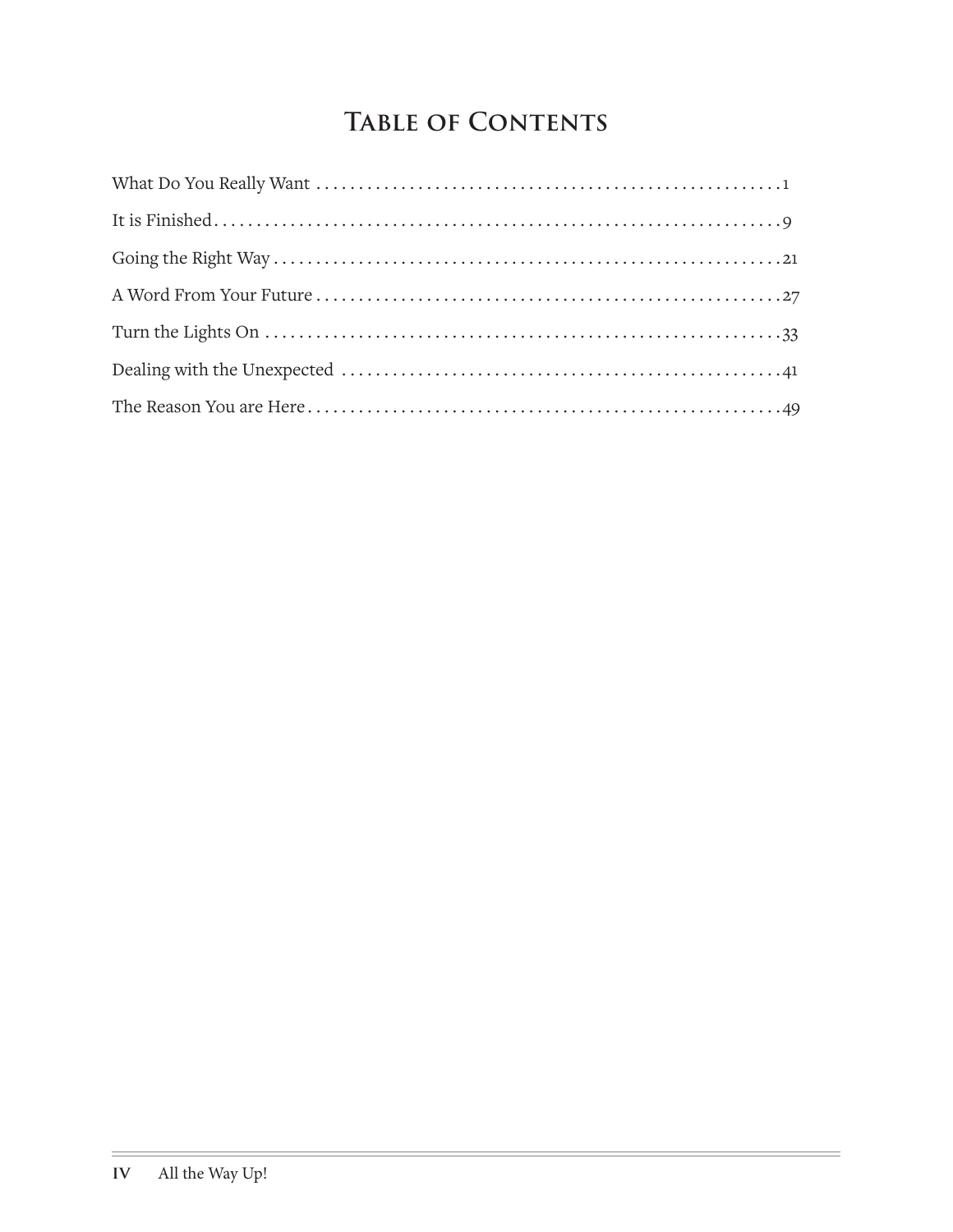# What Do You Really Want?

# **(Gen. 25:27-34)**

#### **Intro: Would you rather eat Taco Bell or your favorite food?**

I want you to think about your favorite meal. The meal that makes you feel good every time you eat it. Maybe that meal is served at your favorite restaurant. Or maybe it is something that is only served at home. Whatever it is, I want you to think about if you would rather eat that favorite meal or simply eat Taco Bell.

We might all agree that there is nothing special about Taco Bell. The Taco Bell menu is okay. It works when you are really hungry, but would if you were hungry. I mean really hungry. Could you wait to have your favorite meal or would you simply settle for Taco Bell?

Sometimes it's hard to wait for what you really want. When we are put into a situation where we must choose, we often choose what is okay over what is great.

Today, I want to tell you a story about a guy named Esau because his story helps us to understand how to determine if what we want is worth it.

### **1. Jacob exploits Esau's hunger. (Are you Hungry?)**

There once lived this man named Isaac who had two sons. Jacob and Esau. They were twins and even though Esau came out of the womb first, his brother Jacob had his hand on his brother's heel almost as if to say, "Let me be first."

Jacob, like most younger brothers, wanted to be treated like his older brother. Even though they were born together, the fact that Esau came out first, gave him access to the birthright of the firstborn. Jacob thought it was unfair because only a few minutes at birth separated him from what could have been his. Jacob wanted the birthright which were the rights, privileges, and wealth of the Father. Though he would get some of his father's wealth, it would pale in comparison to what Esau would get.

One day Jacob would get the upper hand. He was cooking some lentil stew when Esau came back from a hunting adventure. Esau was hungry. In fact, he was so hungry that he asked Jacob for some of his stew. Jacob saw an opportunity to hold something over his brother. So he proposed that Esau give him his birthright to have the food he requested.

Now stop right there, and let's take a close look at this. Esau was hungry. Hunger is an appetite. He wanted food, and one could argue that he needed food after being out hunting all day long.

— Jacob sees that Esau's appetite is out of control and he exploits it.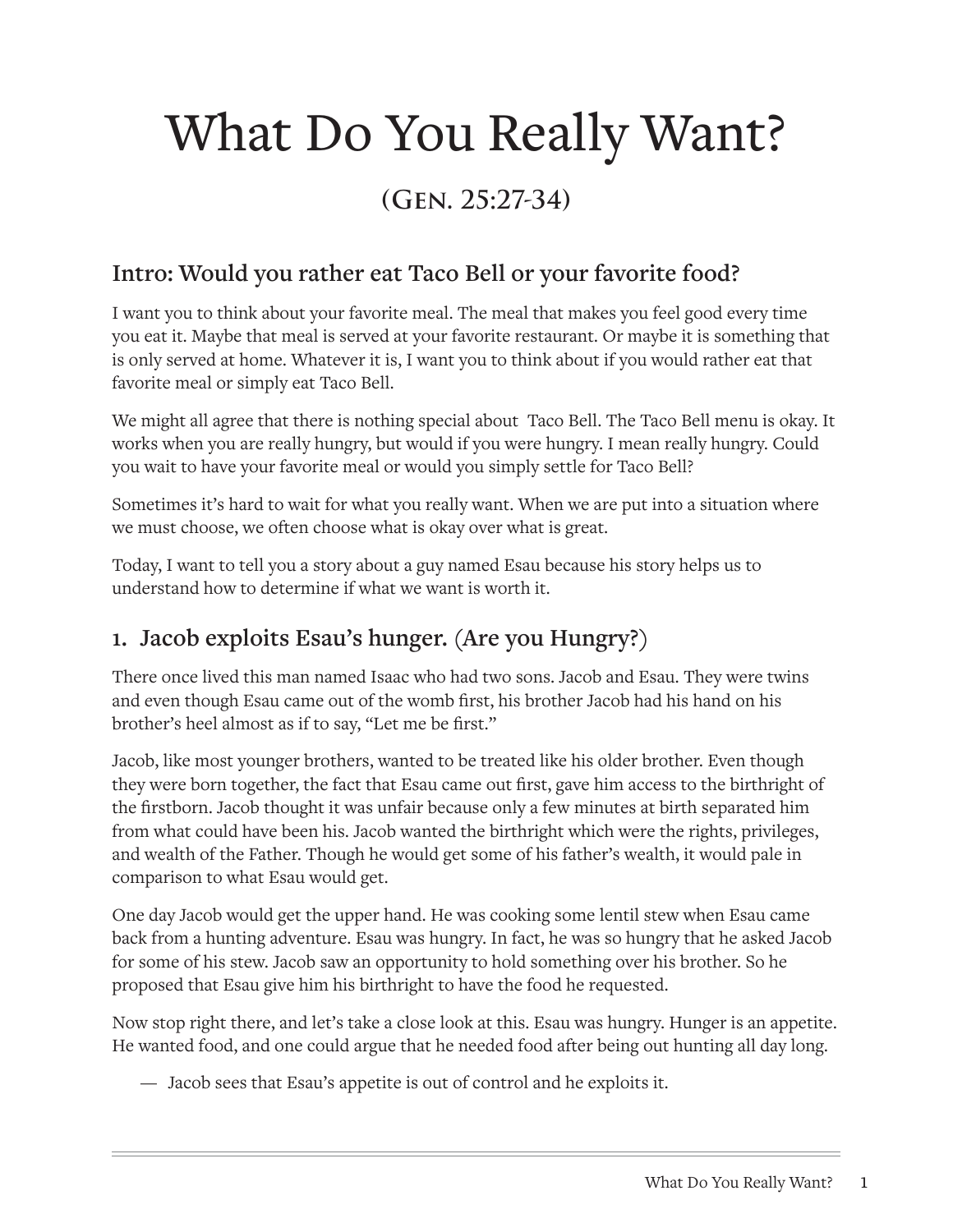— Esau is hungry but feeling hungry is not always an indication of something you really need.

#### \*Just because you want it doesn't mean you need it!

What are some things we want that we really don't need?

I know we want to be accepted by all the popular people at school, but do we need their acceptance?

We want to have the coolest stuff so that we can flex on people, but do we need to have the coolest stuff just to impress people?

I know we want to be in a relationship because we are lonely and we don't want to be alone, but do we need to always be in a relationship?

I know we think we need to drink because that's just what everyone is doing, but do we really need that alcohol?

The truth is a lot of the things we think we need; we really don't need.

But the truth is that it's hard to see that in the moment, isn't it?

When it's in front of you, it's hard to know if it is essential or non-essential.

All we know is we want it!

Most of us, if not all of us, get in trouble or make bad decisions, or do things we later regret because we fell into the Esau trap.

#### **We confuse our hunger with our need!**

All of us have struggled with confusing the two.

- A. What Esau felt was not hunger but desire.
	- —The food looked and smelled good, and he wanted some.
	- —Hunger and desire can feel the same, and that's the problem.
	- —Our desire for sex can become so strong that we convince ourselves that it is essential.
	- —Now we can't tell the difference between what we want and what we need.
	- —We upgrade our expedient desire to an essential need!

#### **2. You want it too much!**

Esau is so desperate that he literally says, "I'm getting ready to die."

Please give me the stew

Really Esau?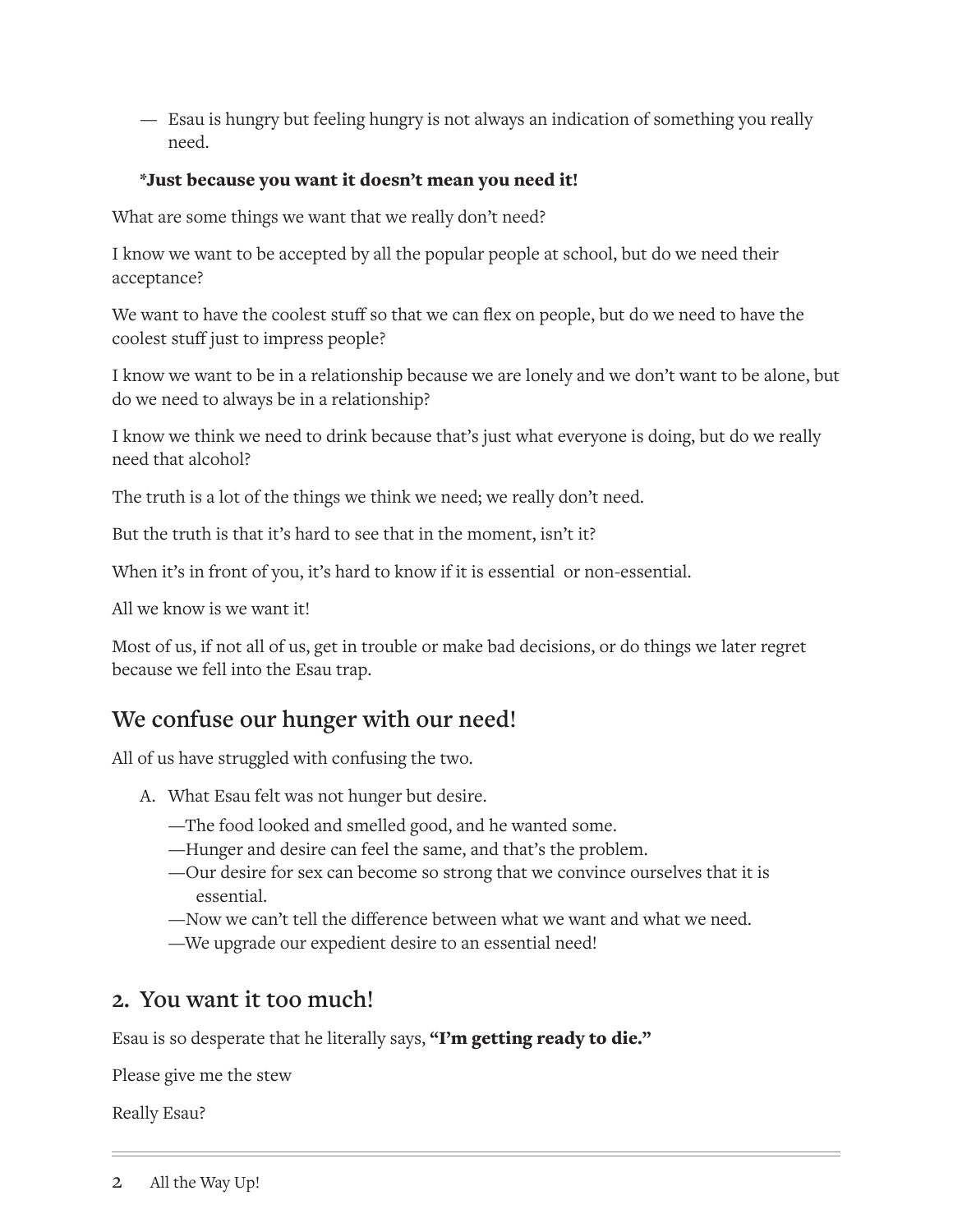You're gonna die?

Esau wants it so much that he exaggerates his desire and says if he doesn't have what he wants he will die.

Think about it.

Do you act like if you don't have what you want that you will die?

I get it because our desire for what we want is so strong and everyone around us may have it or tell us that we deserve it.

But if you don't get what you want, will you die?

No! You will not die just because they don't like your posts.

No, you will not die just because they don't follow you back.

No, you will not die because they don't like you.

No, you won't die if you are still a virgin.

Do you know why?

Your life is worth more than their follows.

Your life is more important than their likes

Even if they don't like you, Jesus doesn't just like you, He loves you!

And Jesus puts people in your life who love you too and even if you don't get the things you want, you will NOT die!

You have so much potential in you.

You have so many talents you know about and so many more you don't know about.

You are too smart, too creative, too brilliant, too important to act like you cannot live without what other people have.

### **3. Not everything that is before you is for you!**

Esau wanted something that belonged to Jacob, and he wanted it so much that he gave up too much.

One of the challenges we have is that everything has been marketed to us:

Food is marketed to us.

Luxury clothes are marketed to us.

Sex is marketed to us.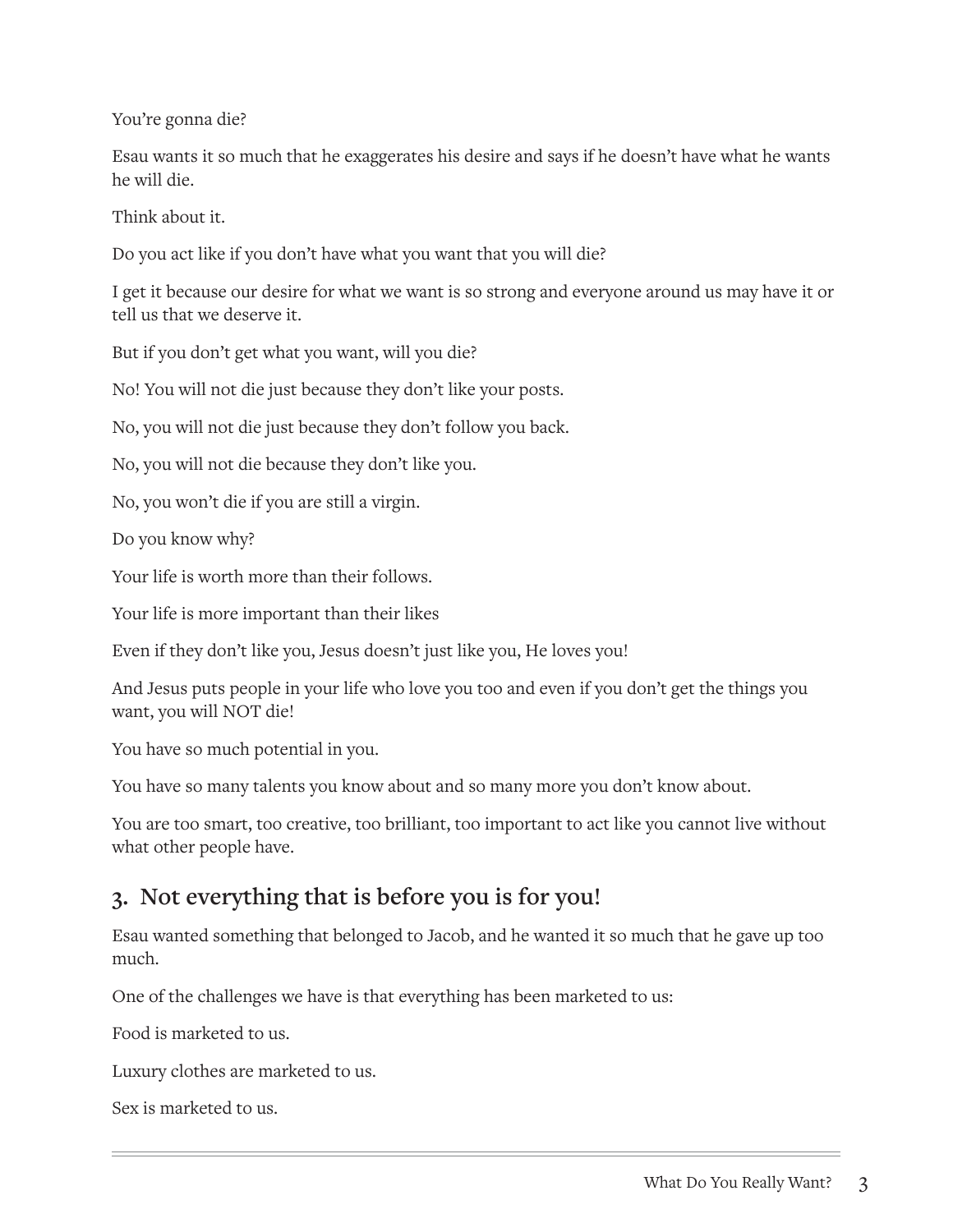But not only these things, lifestyles and life goals are marketed to us. When we are on Tiktok or IG, all we see is a life that we are told we need to have.

We see people living their best life, and we want to be like them. We see people with all the money, all the cool stuff, and all the followers, and we want to have what they have because it's always in front of us!

And the way life works is that we often believe we need something because it's always in front of us.

But when you look at Esau's life, we can learn that not everything in front of us is for us.

The stew was not for Esau; it was for Jacob. And sometimes when you try to get what belongs to other people, it may cost you too much.

Do you know what Esau gave up to have the stew in front of him?

### **He gave up his inheritance.**

The story goes that Esau promised to give Jacob his birthright which is just a biblical word for an inheritance. Esau was giving up all the money and privilege because he wanted what was in front of him.

Dumb move, right? Why would Esau trade his fortune for some stew? It doesn't make sense.

I know it doesn't make sense, but does it make sense what we do today?

We do the same thing Esau did. We give up a lot just to have what's in front of us.

We give up our unique individuality and our unique personality just to hang with certain people.

We give up our future plans for college to hang out with cool people who don't have any plans. So we don't study, and we don't care about our grades because we are just trying to do what's in front of us.

We give up our dreams of starting or owning our own business or creating something new because we want to fit in with the people who tell us we shouldn't dream about doing great things.

We give up our hopes to grow up and live the life we want because we choose the pills, vapes, and drugs in front of us.

We give up our ability to live our best life because we want the party that is right in front of us!

In many ways, all of us have done this right?

- We give up too much for things that actually aren't that much at all.
- We all have made the Esau decision, and yet we have the opportunity today to change things.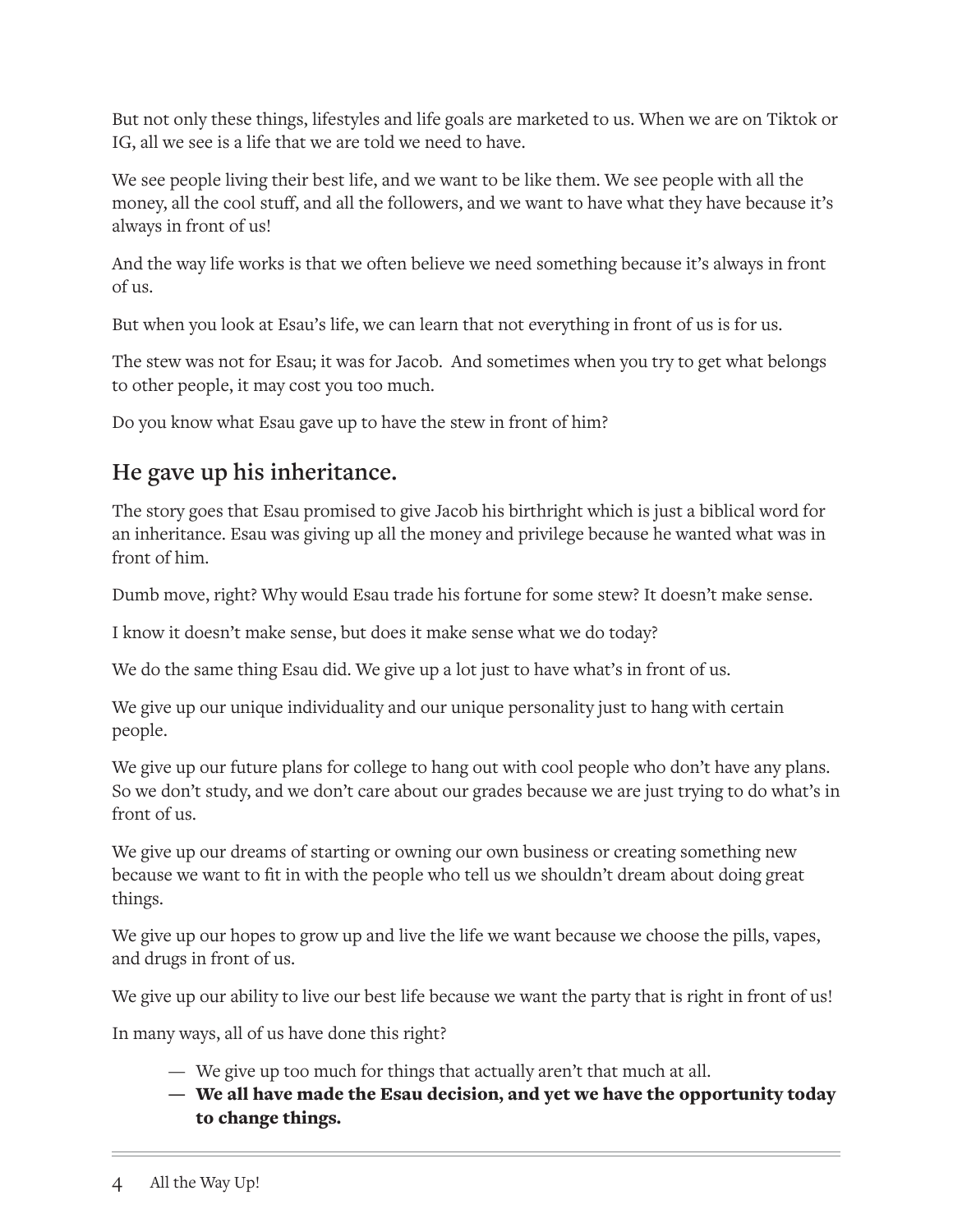— Remember this, not everything in front of you is for you because God always has greater things for you than you can see right now!

#### **4. Your inheritance is not here yet.**

One of the hardest things that you have to do as young people is wait.

We are used to having everything quickly and almost next to instantly.

We don't like waiting for food, new music, upcoming movies, or anything we want.

But the greatest things in life require for us to wait.

Do you know why Esau thought it was okay to give away his inheritance for some stew?

He didn't have his inheritance yet. He had to wait for it.

So Esau didn't care about giving it up because He didn't know what it was to have all the money he wanted. All he knew was that he wanted some stew and wanted it now.

Here's one of the hardest things for us to do. It's really hard to walk away from things in front of us while we are waiting on the best things.

It's hard to walk away from the wrong people when we don't have any friends.

It's hard to walk away from the party scene when we don't have much going on in our lives at the time.

But here's the question you have to answer:

Would you trade a future fortune for a present party?

Do you think it's worth it?

Jesus wants us to know that while it looks good, and might be good, it's not as good as what He has in store for you.

#### **5. Is it worth it?**

It might be good, but it's not that good.

There are many good things that we often have to walk away from in order to have the best things.

Esau just wanted some stew, and nothing was wrong with eating stew.

Some things that we really want are good but just not the best for us based on what we really want out of our lives.

Stew can be good.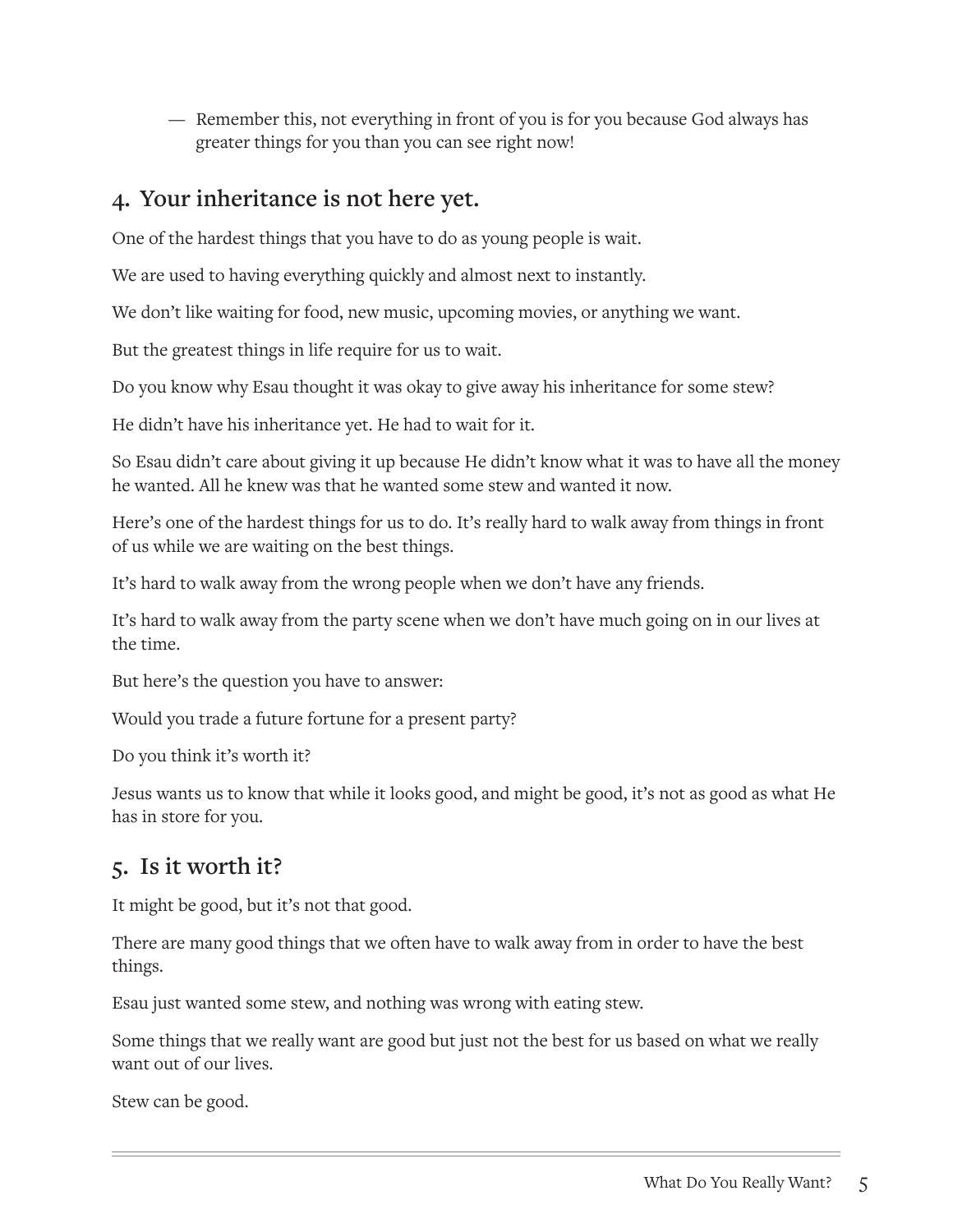Having lots of friends can be good. Having a lot of followers can be good. Having money to buy what you want can be good. Being in a great relationship can be good.

All these things can be good, but they aren't *that good*!

Having friends is not so good that it's worth you becoming somebody else.

Having a lot of followers is not so good that it's worth you doing things you might regret later.

Being in a relationship is not so good that it's worth dealing with things you don't really like.

Ask yourself is what I want worth what I have to give up!

When you think about it, it may not be worth it.

But how do you know your future is going to be worth it if you don't have it yet?

## **6. Stop long enough to notice!**

One of the ways we can make the best decisions for our lives is to stop what we are doing, so we can think and process what we are really doing.

When you refrain, it gives you an opportunity to think through what you are doing.

Stop having sex long enough for you to realize that you may not have the whole picture of what you really want for your life.

Stop partying long enough for you to think about what you really want to see in your life.

When you stop, you give yourself time to get help to understand what you are really doing and what you really want.

### **Here is an example of what I mean.**

There was a meeting of business leaders who had gathered for a leadership retreat. It's basically a time for the leaders to have some fun and learn new skills together while away from the workplace.

One of the games they played was a puzzle game. The leaders were separated into groups of eight. Rather than just giving the leaders 250-piece puzzles to solve together, the coach handed each group a bag of puzzle pieces and asked them to put the puzzle together. The groups were told what the puzzle picture should be. Each group struggled to complete the puzzles and most groups ended up frustrated because they couldn't complete the task. After about 30 minutes, one group stopped working on the puzzle, and they asked the coach for something that nobody asked for. They asked for the original box with the picture on it. The coach stopped every group and announced that one group finally understood the point of the game.